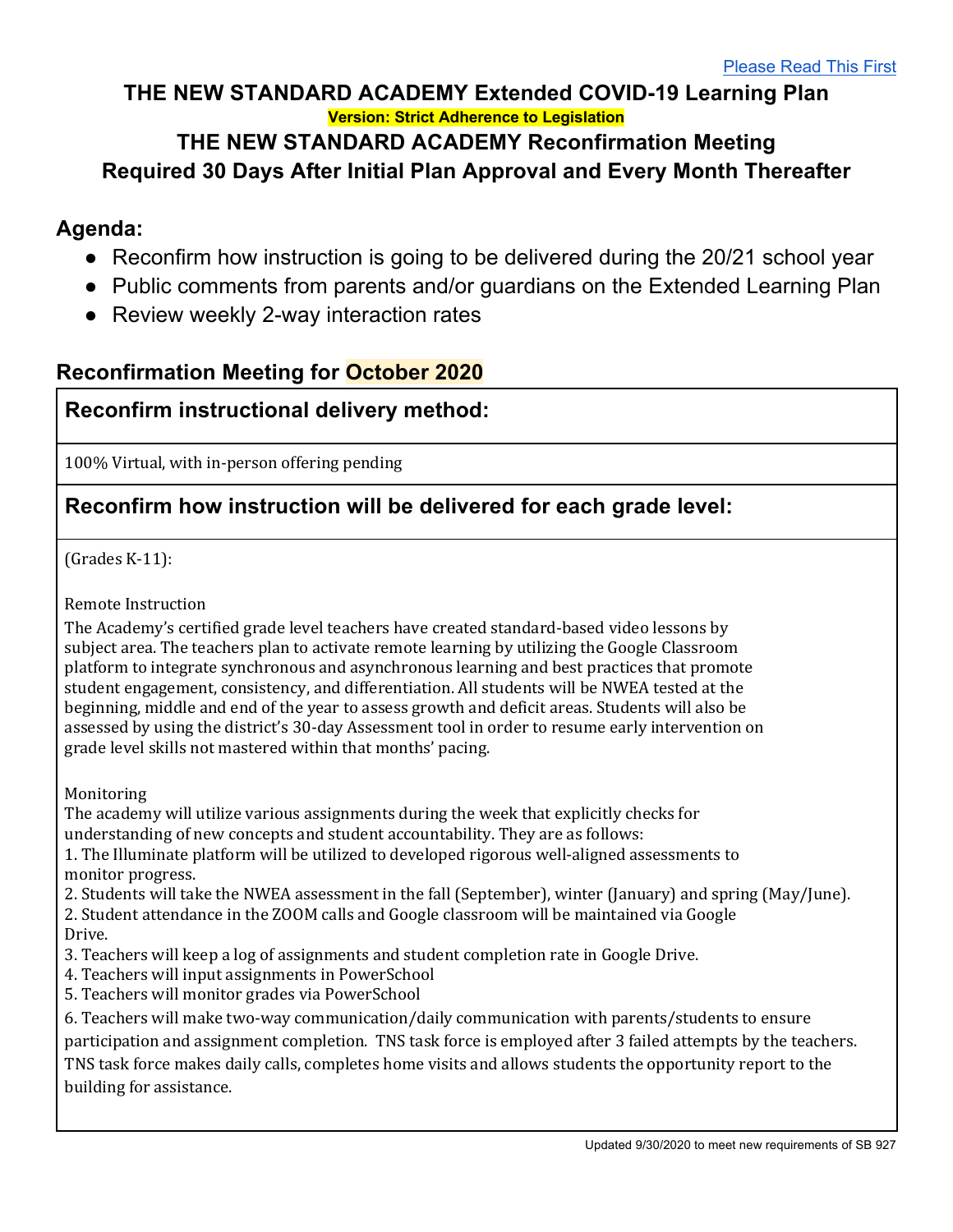#### *Face-to-Face Instruction*

*Students* will be offered the opportunity to return to F2F learning on October 5, 2020. K-6 students will return on a Monday-Friday full day schedule and 7-11 will return on a Monday and Wednesday schedule until the board reconvenes and discusses the current climate of health and education on October 8, 2020. *F2F* instruction will organize by following the Phase 4, 5 & 6 protocols set forth by the Genesee County *health* Department. (Due to the status of health within the educational community and state, TNS decided to *postpone this option and reevaluation it's F2F offering in two weeks.) All staff reported back to working in* the building 10/05/20 and school administration plan to bring small groups of students back to work with *willing staff on 10/19/20.* 

### **Reconfirm whether or not the district is offering higher levels of in-person instruction for English language learners, special education students, or other special populations:**

The district does not currently serve any EL students. Students who are at-risk and/or have an IEP have a higher level of in-person instruction.

#### **Document Public Comments:**

Nothing to report.

### **Review Weekly 2-Way Interaction Rates**

| <b>September 2020</b>     | <b>All Students: Attendance</b>                 |  |
|---------------------------|-------------------------------------------------|--|
| <b>Week 1</b> $9/9-9/15$  | 94.6%                                           |  |
| <b>Week 2</b> $9/16-9/22$ | 89.3%                                           |  |
| <b>Week 3</b> $9/23-9/29$ | 93.9%                                           |  |
| <b>Week 4</b> $9/30-10/6$ | 93.9%<br>Current- (Enrolled: K-11 731, TNSV 35) |  |

#### **Post to transparency link on website and provide to CEPI Note: As of 9/30/20, the process for submitting to CEPI has not yet been identified**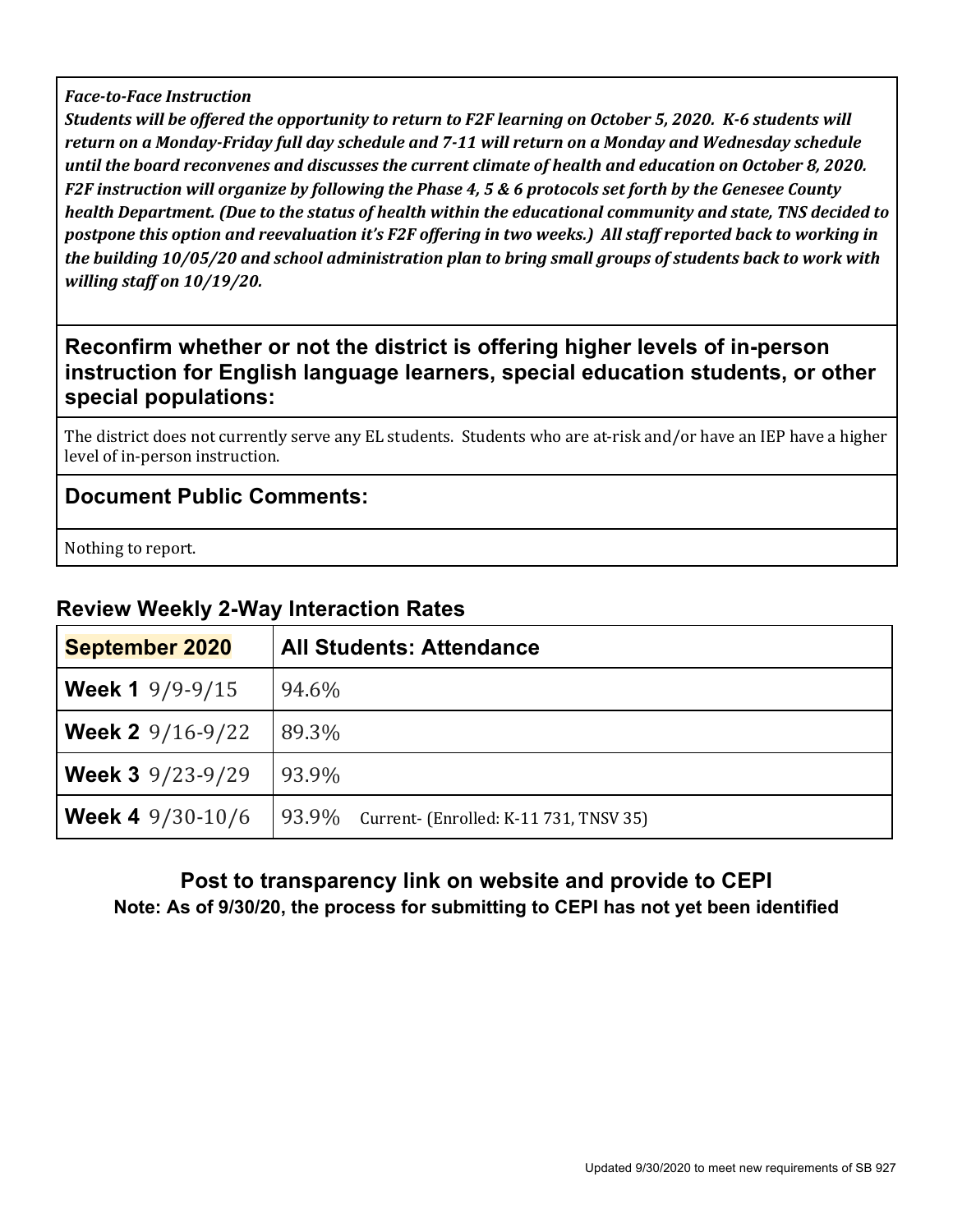#### **Extended COVID-19 Learning Plan Version: Meets Legislative Requirements with Additional Recommendations**

# **Reconfirmation Meeting Required Every 30 Days After Initial Plan Approval**

### **Agenda:**

- Reconfirm how instruction is going to be delivered during the 20/21 school year
- Public comments from parents and/or guardians on the Extended Learning Plan
- Review weekly 2-way interaction rates

## **Reconfirmation Meeting for <MONTH>**

**Reconfirm instructional delivery method:**

**Reconfirm how instruction will be delivered for each grade level:** (note: adjust to meet your district configuration)

Pre-Kindergarten:

Elementary (Grades K - 5):

Middle School (Grades 6 - 8):

High School (Grades 9 - 12):

**Reconfirm whether or not the district is offering higher levels of in-person instruction for English language learners, special education students, or other special populations:**

**Document Public Comments:**